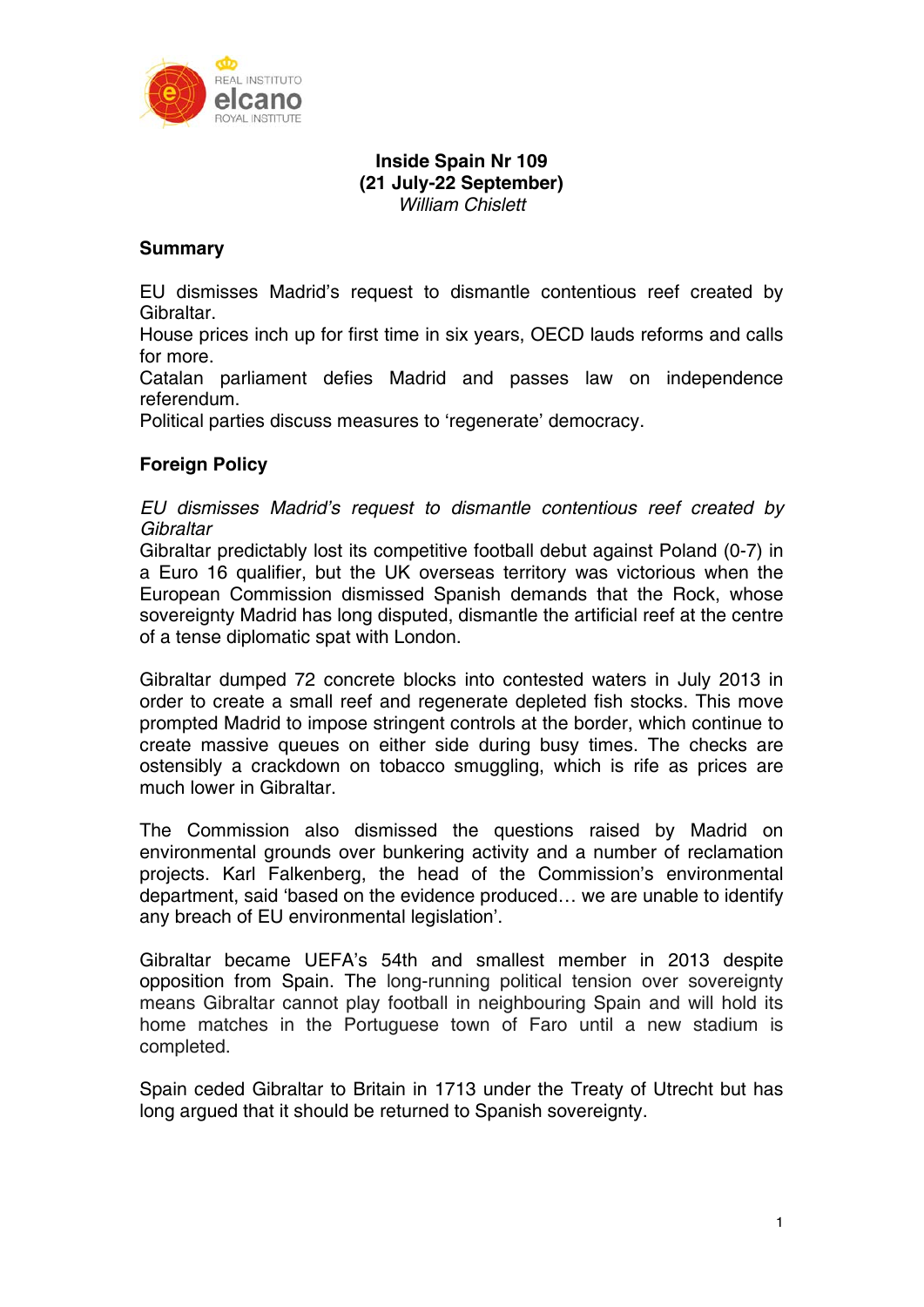

The Spanish government, however, drew comfort from a report by the European Anti-Fraud Office (OLAF), which recommended that Madrid and Gibraltar launch legal action after it found that organised crime was behind a rise in cigarette smuggling.

'The OLAF investigation has raised a number of concerns regarding the link between a significant increase in the size of the Gibraltar market for cigarettes over the past four years and the subsequent increase of cigarette smuggling across the frontier', a spokesman for the anti-fraud office said.

Gibraltar Chief Minister Fabian Picardo welcomed the report and said the territory wanted to work together with Spain to investigate the cigarette smuggling.

The Spanish government said the report 'justified' its 'work in the fight against fraud and the underground economy'. Cristobal Montoro, the Finance Minister, said 60% of the contraband cigarettes seized in Spain came from Gibraltar.

Íñigo Méndez de Vigo, Spain's Secretary of State for the EU, claimed the Spanish government misses out on €1 billion of tax revenues each year as a result of Gibraltar's tax regime. He called for the European Commission to investigate the Rock's tax policies for possible illegal state aid.

The government of Gibraltar said the accusation has 'no basis in fact and is no more than a financial flight of fantasy'. It pointed out that 'of the 15,673 active companies (ie, those that are in good standing with the Registrar of Companies), there are only 102 Spanish nationals with a Spanish address holding one or more shares in a total of 66 companies'.

Gibraltar's 2010 Income Tax Act was amended by the current government of Chief Minister Fabian Picardo and approved by the Code Group of the EU with only Spain not approving it.

Meanwhile, the several thousand Spaniards working in Gibraltar and far fewer Gibraltarians in Spain have shown little interest in applying for the pass from the Spanish authorities that offers fast-track crossing of the frontier. Those with the pass can use the red lane and avoid having to queue.

In Gibraltar the authorities complain that it is discriminatory and that everyone crossing the border should be treated the same. In Spain, many workers view it as a measure to collect personal data relating to employment status in Gibraltar. In order to obtain a pass, workers must first register with the Finance Ministry and provide extensive employment and personal details.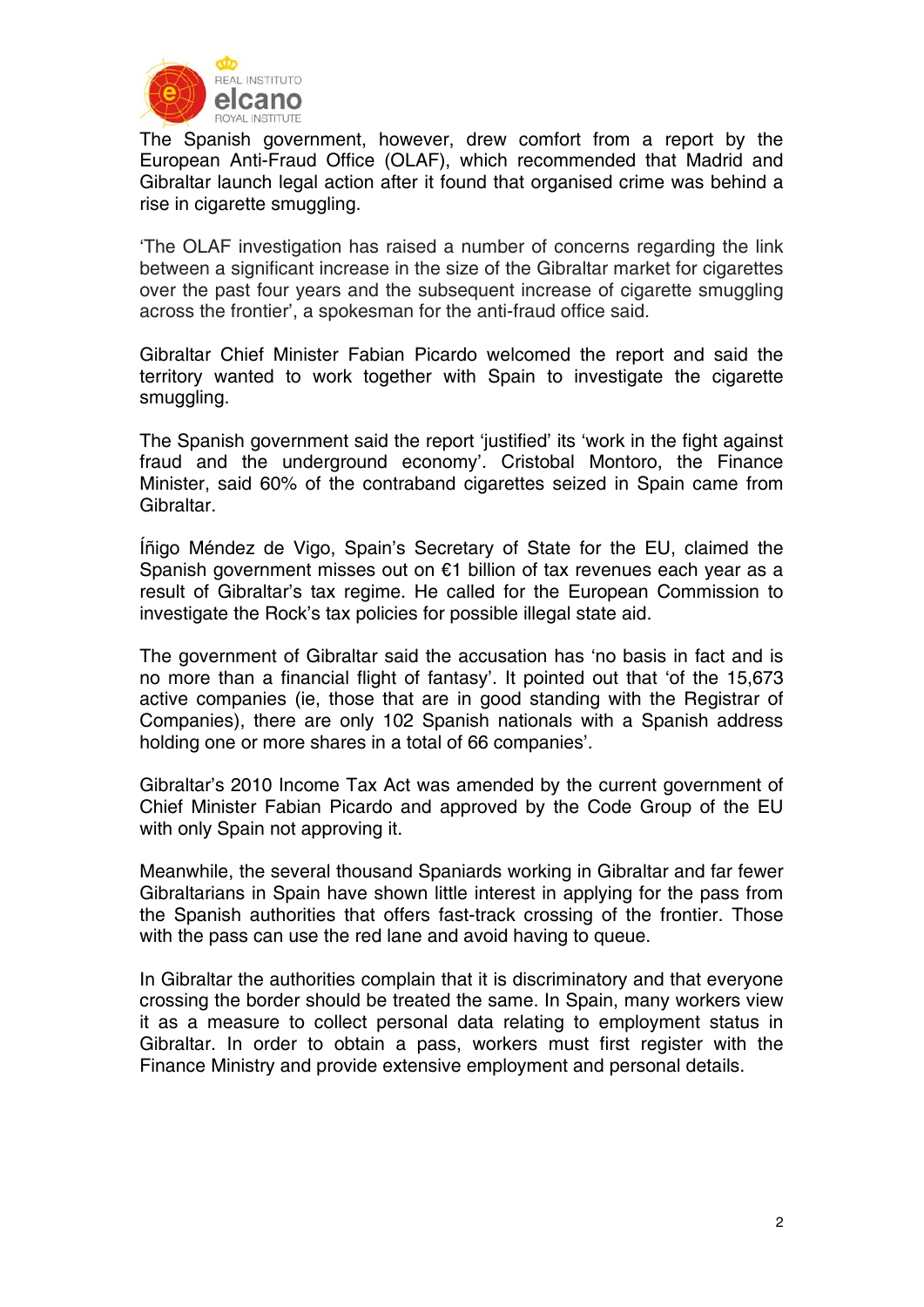

Madrid and London are edging towards holding *ad hoc* talks that would involve all interested parties. The Popular Party government pulled out of the tripartite forum for regular dialogue between the UK, Spain and Gibraltar in 2012 soon after taking office. The previous socialist government established this forum with all issues on the table except sovereignty.

In response to the House of Commons Foreign Affairs Committee report on Gibraltar in July urging tougher action, the UK coalition government said at the beginning of September that it remains 'unreservedly resolute in its commitment never to enter into arrangements under which UK sovereignty over Gibraltar would pass to another state against the wishes of the people of Gibraltar'.1

The current tensions were partly the result of 'regrettable decisions made in 2001-02 (by the previous Labour government) for joint sovereignty discussions, which raised expectations on the Spanish side'.

The Spanish ambassador to London was summoned to the Foreign Office more times between 2010 and May 2014 than the ambassador of any other country except Syria. Summoning is a serious form of diplomatic protest; the incidents were mostly related to maritime incursions in British Gibraltar Territorial Waters.

*Spain joins alliance against Islamic State, role yet to be specified*  Spain joined the alliance of 30 countries to combat the Islamic State (IS) jihadist insurgency in Iraq and Syria. Its role has yet to be specified.

José Manuel García-Margallo, Spain's Foreign Minister, attended the conference in Paris on peace and security in Iraq where he urged a diplomatic solution and not just a military one. 'All options are on the table', he said.

Spain suffered a horrendous terrorist attack by Islamist militants in 2004 when bombs exploded in commuter trains killing 191 people and wounding more than 1,400. The Popular Party government at that time was an American ally in the war on Iraq.

Some of the foreign combatants fighting in support of the IS are of Spanish origin. The government is studying a change in the Penal Code that would make it a crime of terrorism to fight in such conflicts.

<u>.</u>

<sup>&</sup>lt;sup>1</sup> The full document is available at

https://www.gov.uk/government/uploads/system/uploads/attachment\_data/file/351172/42878\_ Cm\_8917\_Web\_Accessible.pdf.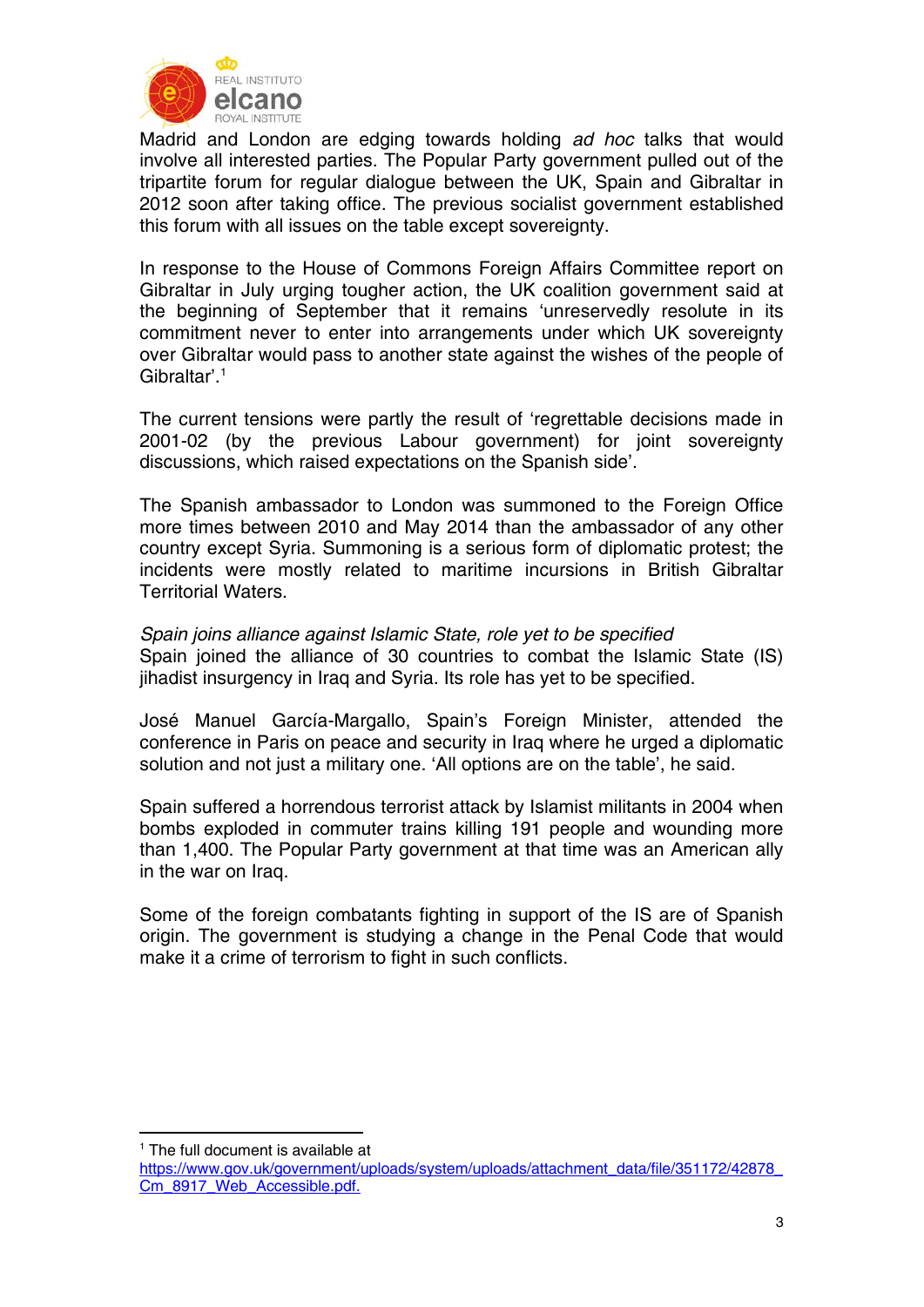

### **Domestic Scene**

*Catalan parliament defies Madrid and passes law on independence referendum* 

The Catalan parliament voted through a law by 106 to 28 that paves the way for holding a non-binding plebiscite on the region's independence. The government will challenge the law in the Constitutional Court as soon as it is enacted.

Madrid breathed a deep sigh of relief when Scotland voted decisively in its referendum on 18 September by a margin of 55% to 45% to remain part of the UK. A 'yes' vote would have emboldened the independence movement in Catalonia.

Prime Minister Mariano Rajoy described referendums like Scotland's as 'a torpedo below the waterline for European integration' and praised the decision of voters. 'They have avoided the grave economic, social, institutional and political consequences that would have happened in the case of separation from the UK and from Europe'.

Undeterred by the result of the Scottish referendum, Artur Mas, the Catalan president, said a vote was 'the only way to resolve differences and to resolve problems. The Catalan political process goes on'.

The Catalan referendum, planned for 9 November, is illegal as under Spain's constitution it requires the central government's blessing, whereas the UK parliament authorised the Scottish referendum as the British constitution is uncodified.

The ruling Popular Party and the Socialists, the main opposition, are united in their opposition to the Catalan referendum, though not in how the problem should be resolved. The Catalan Socialist Party, however, voted in favour of the referendum law.

The passing of the new law followed a massive turnout on 11 September, Catalonia's national day or *La Diada*, in favour of independence. Several hundred thousand people attended the gathering, which marks what is perceived as the day the territory lost its autonomy when Barcelona fell to Spanish and French forces in the War of Spanish Succession in 1714.

An opinion poll by Metroscopia showed that the preferred option, in the likely event of the Catalan referendum being declared unconstitutional, was for Mas to accept the decision and negotiate the calling of a plebiscite that is legal. Less than one quarter of respondents (23%) –the hardcore separatists who are mainly supporters of the Catalan Republican Left– said the Constitutional Court's decision should be ignored (see Figure 1).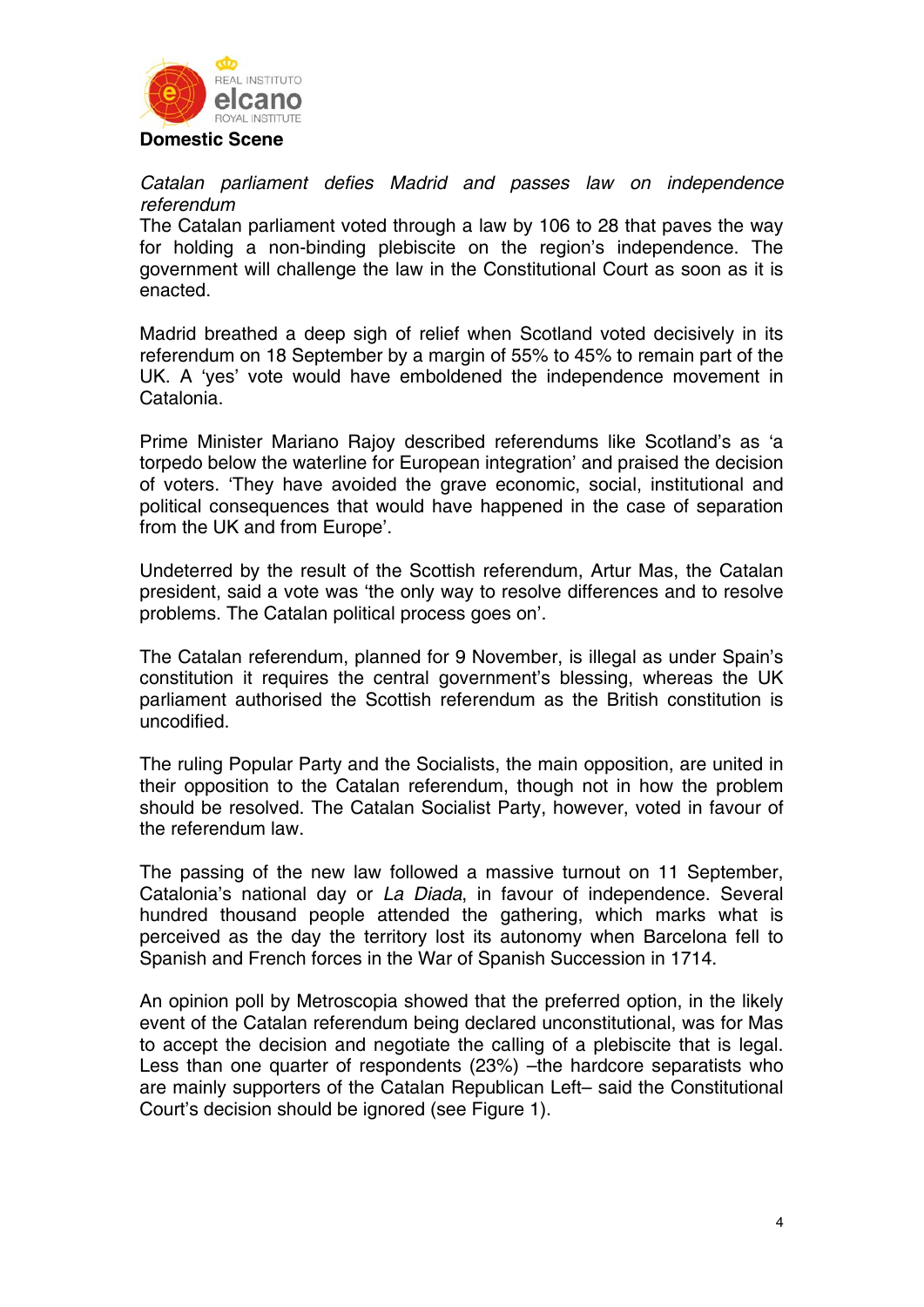

**Figure 1. If the Constitutional Court rules that the referendum is unconstitutional what should Catalan president Artur Mas do? (% of respondents)** 

|                         | Ignore the<br><b>Constitutional</b><br>Court's ruling:<br>23% | Accept the decision and<br>negotiate the calling of a<br>new referendum that is<br>legal: $45%$ | Seek another way<br>out that does not<br>reguire a<br>referendum: 25% |
|-------------------------|---------------------------------------------------------------|-------------------------------------------------------------------------------------------------|-----------------------------------------------------------------------|
| Potential voters of:    |                                                               |                                                                                                 |                                                                       |
| Convergéncia i Unió     | 43                                                            | 28                                                                                              | 24                                                                    |
| Catalan Republican Left | 55                                                            | 17                                                                                              | 25                                                                    |
| Podemos                 | 22                                                            | 43                                                                                              | 30                                                                    |
| Catalan Socialists      | 5                                                             | 69                                                                                              | 22                                                                    |
| Popular Party           | 5                                                             | 68                                                                                              | 22                                                                    |
| <u>.</u>                |                                                               |                                                                                                 |                                                                       |

Source: Metroscopia.

Another survey showed that 44% of Catalans would, if given the option, vote for a third option of constitutional change involving the transfer of more powers from Madrid to Catalonia. The number voting for independence would, in this case, drop to 23% from 43% with just straight 'yes' and 'no' options.

Rajoy is against constitutional change unless there is a broad consensus among the political class, which does not exist. The Socialists favour a more federal system.

Meanwhile, Jordi Pujol Ferrusola, the eldest of the seven children of Jordi Pujol, the Catalan president for 23 years and the father of modern Catalan nationalism, testified before a judge over accusations of charging illegal commissions on contracts awarded by the regional government. He is also accused of money laundering and tax evasion. Several other members of the Pujol clan are also under investigation for illegal enrichment.

The 84-year-old Pujol revealed in July that he had kept millions of undeclared funds in bank accounts in Andorra for the past 34 years. He said the money was an inheritance from his father. It is widely believed that Pujol made the revelation, which stunned the Catalan establishment, in order to explain the wealth of his children.

## *Political parties discuss measures to 'regenerate' democracy*

The government hopes to win approval from opposition parties for a battery of measures by the end of the year that would restore public confidence in the political class, discredited by corruption scandals, a lack of transparency and state institutions colonised by politicians.

The main political parties, particularly the Popular Party (PP) and the Socialists, which between them have ruled Spain for the last 30 years, and politicians as individuals regularly receive the lowest approval ratings (see Figure 2).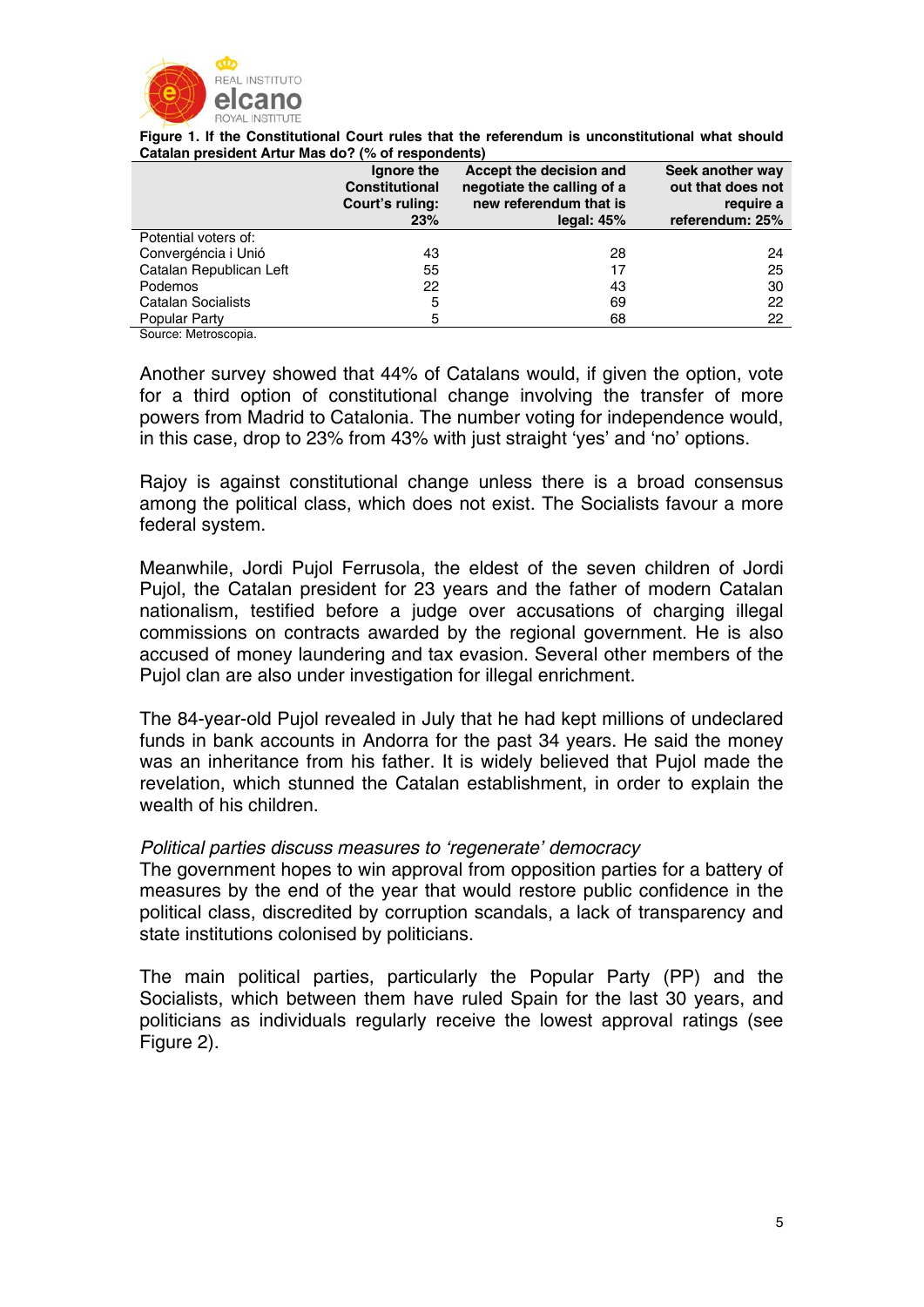

#### **Figure 2. Approval ratings of institutions and social groups (% approval)**

| Institution/social group         | % approval | Institution/social group | % approval |
|----------------------------------|------------|--------------------------|------------|
| <b>Scientists</b>                | 89         | Lawyers                  | 51         |
| Public health doctors            | 85         | Judges                   | 41         |
| State school teachers            | 81         | Tax inspectors           | 39         |
| Roman Catholic Charity (Cáritas) | 75         | Parish priests           | 39         |
| Civil Guard                      | 72         | Parliament               | 29         |
| <b>NGOs</b>                      | 70         | Government               | 21         |
| Police                           | 69         | <b>Employers</b>         | 20         |
| King Felipe VI                   | 69         | Trade unions             | 17         |
| Universities                     | 61         | <b>Banks</b>             | 10         |
| Armed forces                     | 59         | Political parties        | 10         |
| Newspapers                       | 51         | Politicians              | 10         |

Source: Metroscopia.

The institution that has most improved its rating over the last year is the monarchy: from 47% for former King Juan Carlos to 69% for King Felipe VI who took over from his father in June when he abdicated.

The depth of the discontent with the political status quo became clear in May's elections for the European Parliament when *Podemos* ('We can'), a new radical political grouping born out of the grassroots protest movement known as *los indignados* ('the indignant ones'), came from nowhere to win five seats and 1.2 million votes (8% of the total). *Podemos* took votes from all parties including 100,000 from the conservative PP.

Spain was ranked  $40<sup>th</sup>$  out of 177 countries in the latest (2013) corruption perceptions ranking by the Berlin-based Transparency International, down from  $30<sup>th</sup>$  place in 2012 and  $20<sup>th</sup>$  in 2000 (see Figure 3). Its score of 59 was six points lower. The nearer to 100, the cleaner the country. Spain was the second-biggest loser of points, and only topped by war-torn Syria.

### **Figure 3. Ranking of perceived levels of public sector corruption, selected countries (1)**

| Country ranking out of 177 nations                                                                                         | Score out of 100 |
|----------------------------------------------------------------------------------------------------------------------------|------------------|
| 1. Denmark (2)                                                                                                             | 91(9.8)          |
| 3. Finland (1)                                                                                                             | 89(10)           |
| 12. Germany $(17)$                                                                                                         | 78 (7.6)         |
| 14. UK (10)                                                                                                                | 76 (8.7)         |
| 22. France (21)                                                                                                            | 71(6.7)          |
| 40. Spain (20)                                                                                                             | 59 (7.0)         |
| 69. Italy (39)                                                                                                             | 43 (4.6)         |
| (1) the final property of the DOD in broadcate. The searce in the 0019 index is sut of 100 and in the 0000 index sut of 10 |                  |

1) Ranking and score in 2000 in brackets. The score in the 2013 index is out of 100 and in the 2000 index out of 10. Source: Transparency International.

Eduardo Torres-Dulce, the Director of Public Prosecutions, said, in the presence of King Felipe VI, that corruption was 'seriously damaging the image of public life and he government treasury' and 'undermining the credibility of the democratic system'.

The bulk of the more than 2,000 corruption cases under investigation are concentrated in the six regions where most of the construction and real-estate boom occurred and where the same political party has been in power for several decades.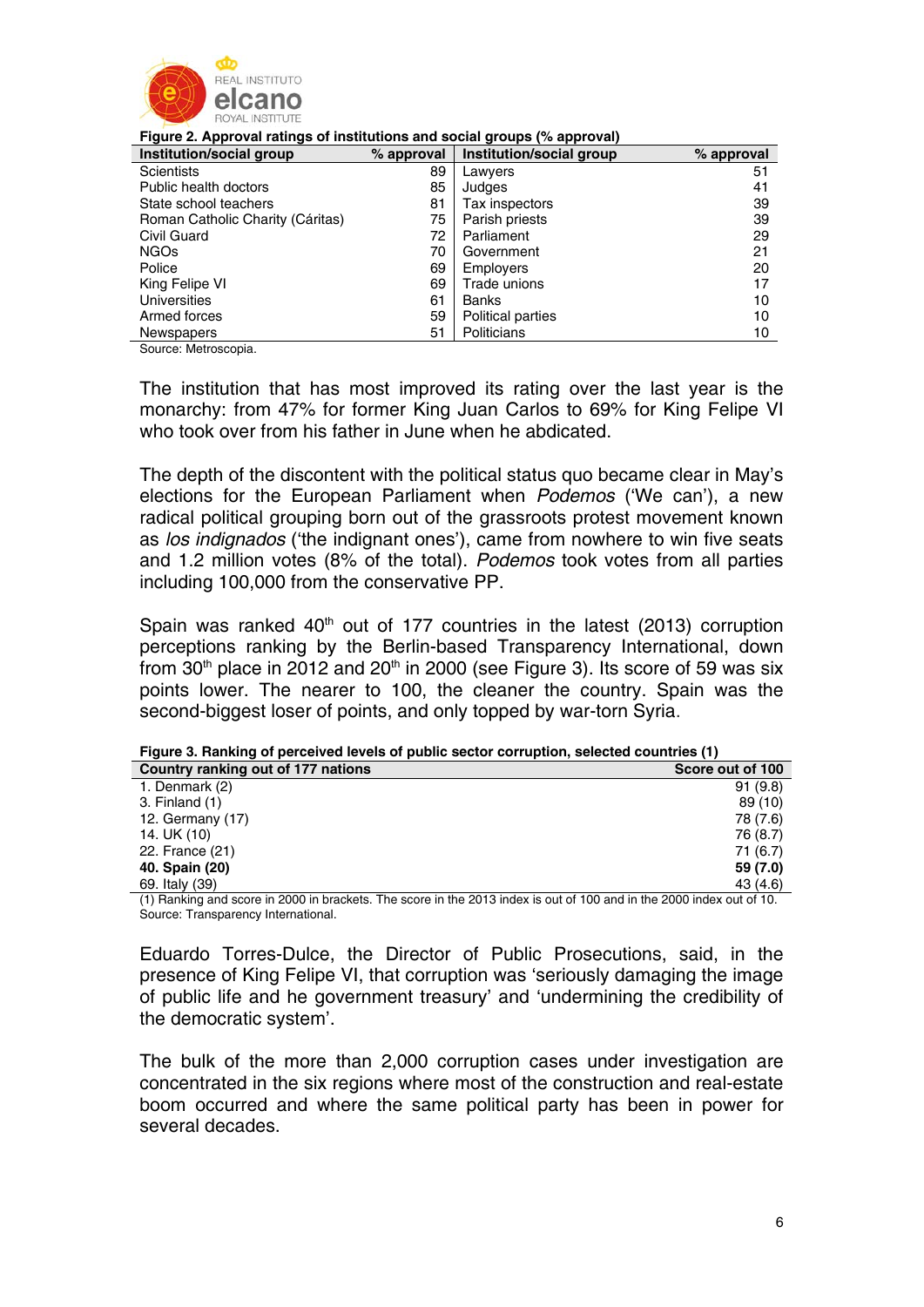

The measures under discussion include incorporating the illegal financing of a political party into the Penal Code, tougher sentences for trafficking of influences and bribery, a ban on anonymous donations to political parties by companies, greater transparency on the salaries of those in public office and a more effective Court of Auditors that oversees the finances of political parties. These reforms follow the Transparency Law adopted last December, the first one since the end of the Franco regime in 1975.

The transparency law is a move in the right direction but it is lacking in a number of areas; for example, it is ranked 72<sup>nd</sup> out of 96 countries as regards access to information laws, according to the RTI ranking of the Centre for Law and Democracy. In spite of the pressing need to tackle corruption and secrecy, this law will not be in force at the national level until December, and not fully in force at the regional and local levels until December 2015. The scope of the access to information law is narrow and does not enshrine access to information as a fundamental right: information regarding national security, defence, foreign relations, public security or the prevention, investigation and sanction of illegal actions is not public, and one article limits the right of access to information that harms economic and monetary policy or the environment in such a general way that if interpreted widely reduces the access to a minimum. Furthermore, the access is only to public documents and not to information in general: for example, there is no access to reports and internal communications used to take decisions. Lastly, the agency responsible for guaranteeing the right of access is not independent as its head is appointed and dismissed by the government of the day. It is to be hoped that the regulations for implementing the law improve this situation.

The Spanish chapter of Transparency International has been gauging the transparency levels of political parties. The results are mixed (see Figure 4).

|                                                                                                       | <b>PP</b> | <b>PSOE</b> | IU      |
|-------------------------------------------------------------------------------------------------------|-----------|-------------|---------|
| Annual accounts (last two years)                                                                      | Yes       | No.         | Yes     |
| Dates when accounts sent to the Court of Auditors                                                     | No        | No          | Yes     |
| Latest report of the party's accounts issued by the Court of Auditors                                 | Yes       | No.         | Yes     |
| Annual budgets (last two years) with corresponding liquidation                                        | No        | Partial     | Yes     |
| Basic data of entities linked to the party (foundations, etc)                                         | Yes       | Yes         | Yes     |
| Breakdown of spending, income and assets                                                              | No        | No.         | No      |
| Declaration in electoral lists of inexistence of those tried for corruption<br>or under investigation | Partial   | Partial     | Partial |
| Breakdown of spending on elections and/or limits legally established for<br>spending                  | No        | No.         | No      |
| Description of control procedures and/or internal audit of party                                      | Yes       | No          | No      |
| Curriculum vitae of candidates on electoral lists (at least five lines)                               | No        | Yes         | Partial |
| Score                                                                                                 | 4.5       | 3           | 6       |

| Figure 4. Transparency level of the three main political parties |
|------------------------------------------------------------------|
|------------------------------------------------------------------|

PP = Popular Party; PSOE = Socialists; IU = United Left.

Yes = 1 point; Partial =  $0.5$  points; No = 0 points.

Source: Transparency International Spain.

The PP's proposal to reform the electoral law that would enable in municipal elections the mayor to come from the most voted party, even if that party did not win the majority of votes, has been rejected by other parties as they believe it would mainly benefit the PP.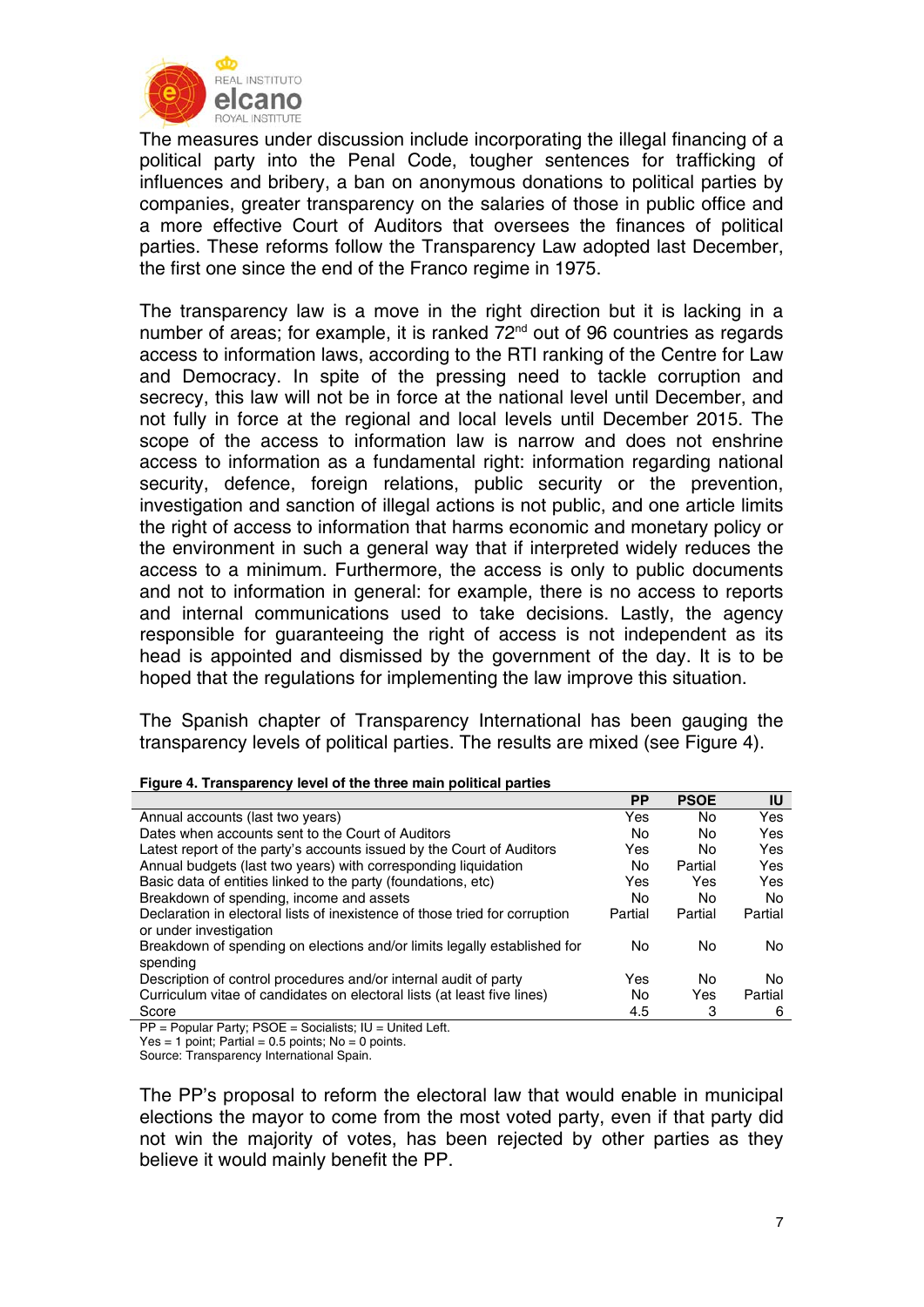

There is widespread agreement, however, on reducing the number of *aforados* (those with parliamentary immunity who can only be tried by the Supreme Court) from more than 17,000 to 22. Almost all the political class, judges, prosecutors and justices of the peace enjoy this privilege. In Germany, the UK and the US there are no *aforados* and in France only the president, prime minister and ministers.

A key issue for making political parties more internally democratic –replacing closed and blocked voting lists with open ones– is not on the agenda. With closed lists, people vote for a political party as a whole and have no influence on the party-supplied order. The higher up the list, the greater the chance of being elected.

Party leaders decide who gets on the list and in what position, not constituents. As a result, MPs have more incentive to be loyal to their party leaders than to their constituency –limiting MPs' independent vote and deterring whistleblowing–. Closed and blocked voting lists also favour a system in which the party leaders maintain strong control over the representative bodies on the national, regional and local level.

### *Surge in migrants crossing the Strait of Gibraltar*

In August the Spanish coast guard rescued close to 700 North African immigrants from 70 inflatable boats who were trying to make the perilous crossing to southern Spain. It happened just a day after 300 people were found on 31 rafts in the area. The number found was the highest that month since 2010.

In one case, an 11-month-old baby arrived in Tarifa without its parents after the father went to look for the mother before boarding an inflatable boat. By the time he returned, the boat had left.

### *One in four Spaniards under 30 not in education, a job or training*

The collapse of the construction sector, the engine of the economy, and the consequent massive rise in unemployment continue to take a toll on 15-29 year-olds, one quarter of whom are neither employed nor in education or training, the second-highest level among the 34 OECD countries (see Figure 5).

These people, known as NEETs, make up what has become to be known as a 'lost generation'. Many of them left school at 16 after completing their compulsory education to work in construction and related sectors.

King Felipe VI opened the school year at a college in Galicia, saying the education system has 'very serious problems' and there was an urgent need to improve the quality.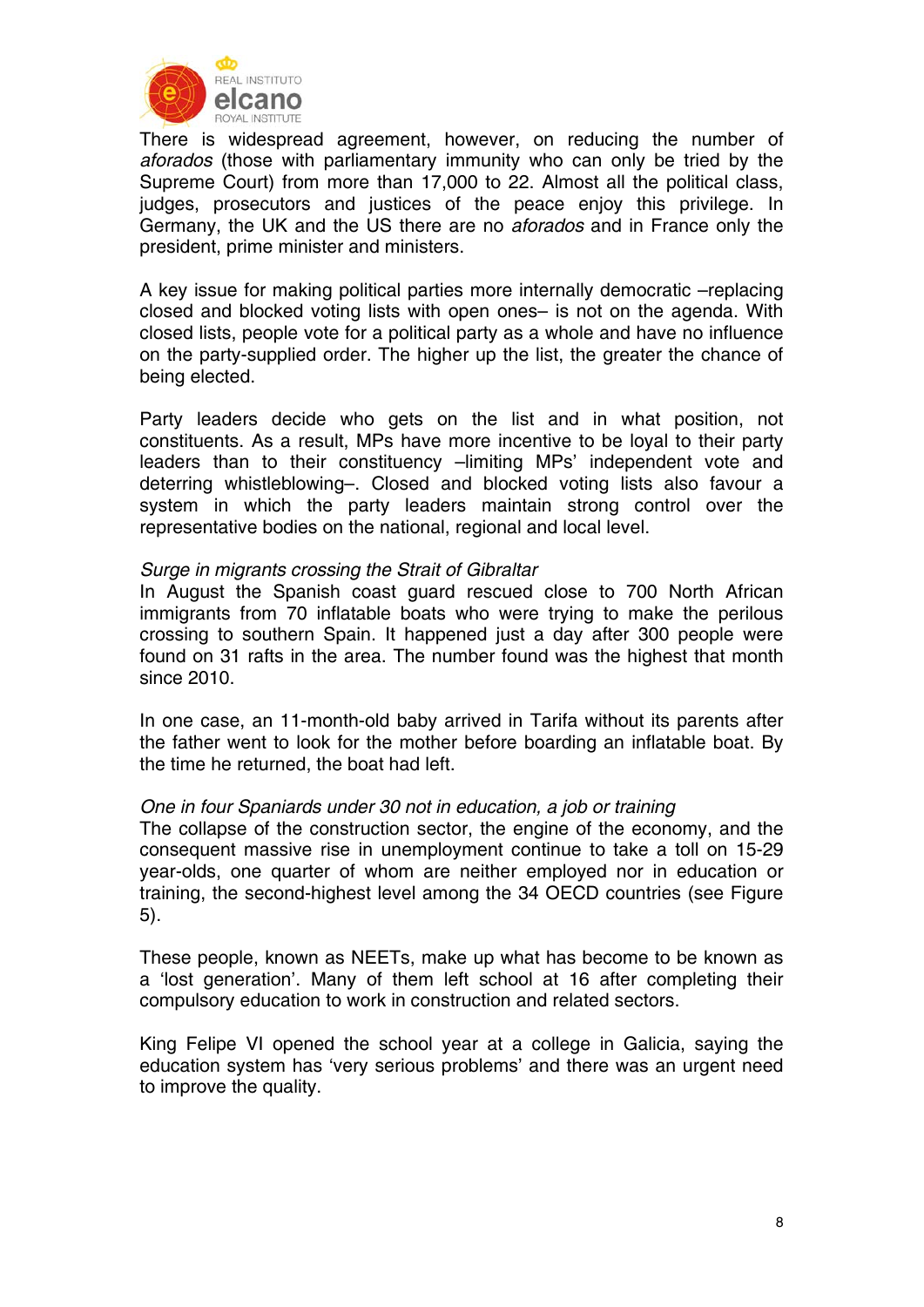

**Figure 5. Population among 15-29 year-olds who are neither employed nor in education or training (%) (1)** 

|                                                                | %    |
|----------------------------------------------------------------|------|
| Turkey                                                         | 29.2 |
| Spain                                                          | 25.8 |
| Italy                                                          | 24.6 |
| France                                                         | 16.6 |
| Poland                                                         | 16.0 |
| OECD average                                                   | 15.0 |
| Germany                                                        | 9.9  |
| Netherlands                                                    | 6.7  |
| $(1)$ Eigures for 2012 and rounded up to nearest decimal point |      |

1) Figures for 2012 and rounded up to nearest decimal point. Source: OECD.

According to the OECD's latest Education at a Glance report, published this month, the proportion of NEETs with below upper secondary education rose from 21% in 2008 to 31% in 2012 (OECD average from 14% to 15%), those with upper secondary education from 13% to 20% (OECD average from 13% to 16%) and those with tertiary education or professional training from 13% to 23% (OECD average from 11% to 13%). $2^{\circ}$ 

In response to the crisis, young adults in Spain are staying on at school longer. The early school leaving rate is slowly declining and was put at 22.7% in the first months of 2014, down from 26.5% in 2011, but is still almost double the EU average.

The percentage of young adults who enrol in formal education after finishing compulsory education has been growing in Spain at a faster pace than the OECD average. In 2008, some 81% of 15-19 year olds and 21% of 20-29 year-olds were enrolled in education; by 2012, these figures were 86% and 28%, respectively. By comparison, across OECD countries, the proportion of 15-19 year-olds enrolled in education increased from 81% to 84%, and the proportion of 20-29 year-olds from 25% to 28%.

The difference in unemployment rates by education attainment is particularly acute in Spain. In 2012, 31.2% of adults with below upper secondary education were unemployed (OECD average was 13.6%), 22% of those with upper secondary education (OECD average 7.8%) and 14% of tertiary education adults (OECD average 5%).

Spain's education system was ranked the 26<sup>th</sup> most efficient out of 30 OECD countries, according to a wide-ranging study by GEMS Education Solutions published this month (see Figure 6).<sup>3</sup> The ranking takes into account teachers' pay, class sizes and pupils' scores in the PISA international tests that rank 15 year-olds in core subjects every three years.

<u>.</u>

<sup>&</sup>lt;sup>2</sup> http://www.oecd.org/edu/Spain-EAG2014-Country-Note.pdf.

<sup>&</sup>lt;sup>3</sup> See http://www.gemsedsolutions.com/efficiency-index.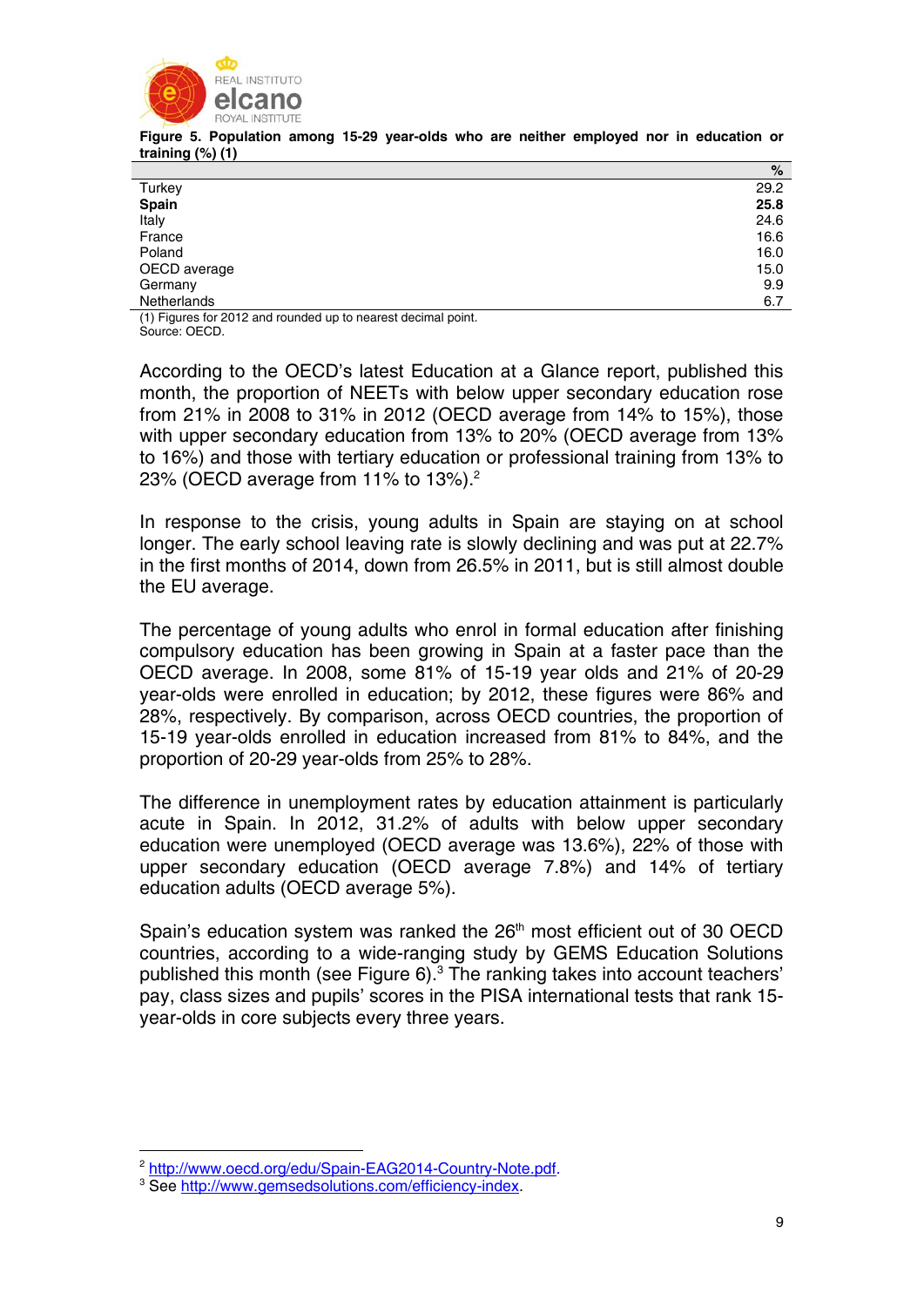

Spanish teachers, for example, earn only US\$1,560 less a year than teachers in Finland, the top country, and yet Spain's PISA results are much poorer. 'There are some inconvenient truths about education: spending explains less than a fifth of the performance differences among countries, ie, two countries with similar spending can produce very different educational results', said Andreas Schleicher, the OECD's director for education.

#### **Figure 6. Education efficiency ranking (out of 30) (1)**

|                   | <b>PISA mathematics score, 2012</b> | Average annual teachers'      |
|-------------------|-------------------------------------|-------------------------------|
|                   | (2)                                 | salary, 2011, US\$ at PPP (3) |
| 1. Finland        | 519                                 | 42.810                        |
| 2. South Korea    | 554                                 | 47,340                        |
| 3. Czech Republic | 499                                 | 18,610                        |
| 11. Britain       | 494                                 | 40.910                        |
| 12. France        | 495                                 | 33,570                        |
| 23. Italy         | 485                                 | 31,460                        |
| 25. Germany       | 514                                 | 53,730                        |
| 26. Spain         | 484                                 | 41,520                        |

(1) Index of value for money, using cost and outcomes.

 $(2)$  OECD average = 494.

(3) After 15 years of teaching.

Source: GEMS Education Solutions.

Spanish universities also fared badly in the QS ranking of the world's top 800 released last week. Only 18 Spanish universities made it into the ranking, regarded as the most authoritative of its type. The first ranked is the University of Barcelona in 166<sup>th</sup> place (see Figure 7).

### **Figure 7. Number of universities by country in the QS ranking of world universities**

| <b>Number of universities</b> | <b>Ranking of first placed</b>                   |
|-------------------------------|--------------------------------------------------|
| 166                           | MIT $1st$                                        |
| 73                            | Cambridge/Imperial College 2 <sup>nd</sup>       |
| 44                            | Ruprecht-Karls, Heidelberg 49th                  |
| 41                            | Ecole normale supérieure, Paris 24 <sup>th</sup> |
| 26                            | University of Bologna 182 <sup>nd</sup>          |
| 18                            | University of Barcelona 166th                    |
|                               | - -                                              |

Source: QS World University Rankings.

### *Spain slips in UN Human Development Index*

Spain fell from  $23<sup>rd</sup>$  to  $27<sup>th</sup>$  position out of 187 countries in the latest UN Human Development Index. Its overall index value (the maximum is one), calculated on the basis of several categories, dropped from a high of 0.955 in 2007 to 0.869 in 2013, close to the level in 1980 (see Figure 8). Spain's index value has steadily dropped since 2007, after rising continuously as of 1980 (see Figure 9).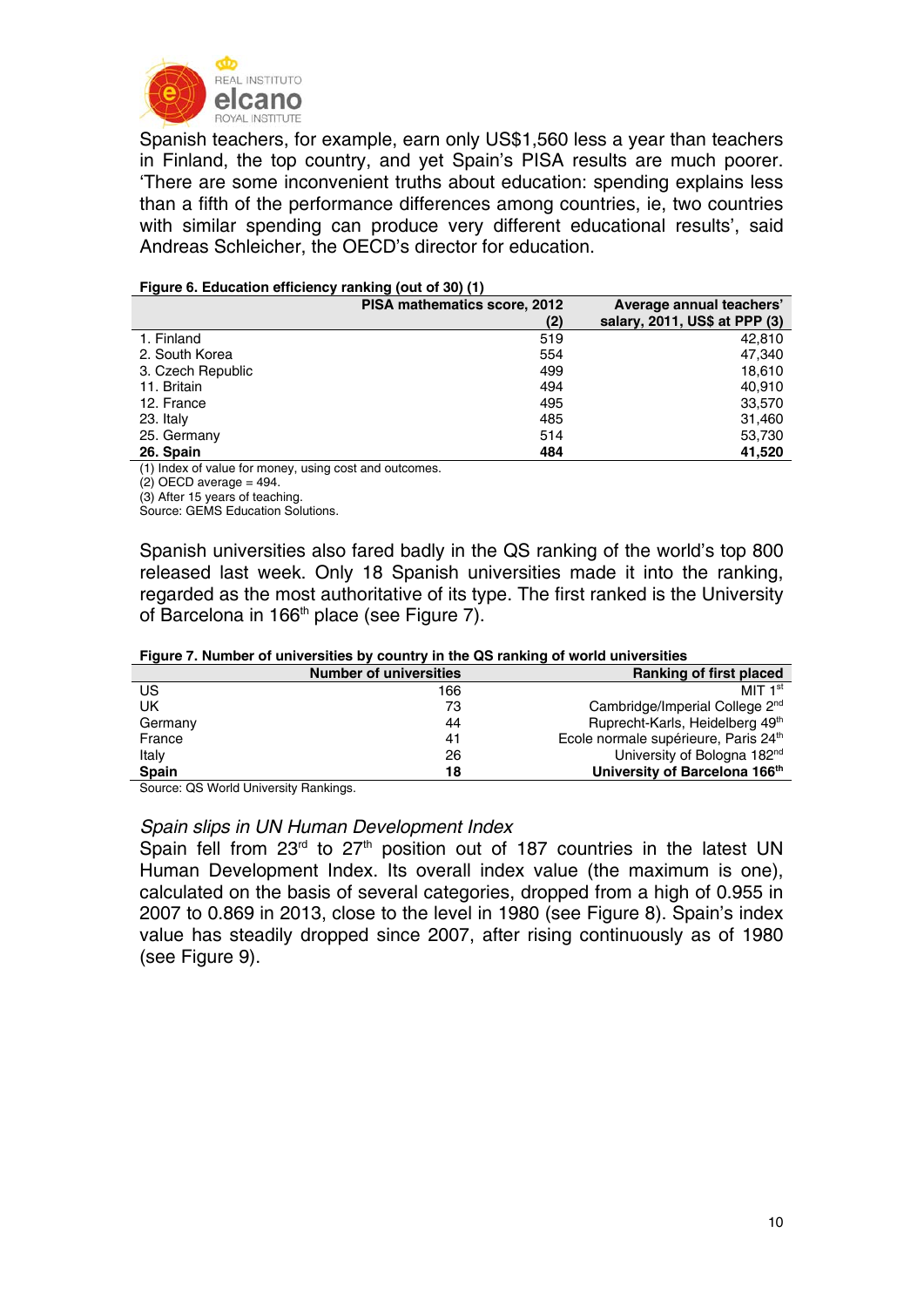

#### **Figure 8. UN Human Development Index (HDI) for selected countries**

| Ranking (1) | <b>Human Development</b><br>Index value $2013(2)$ | Life expectancy at<br>birth, 2013 (years) | Mean years of<br>schooling (2012) | <b>GNI per capita</b><br>(2011 PPP US\$) |
|-------------|---------------------------------------------------|-------------------------------------------|-----------------------------------|------------------------------------------|
|             |                                                   |                                           |                                   | 2013                                     |
| 1. Norway   | 0.944                                             | 81.5                                      | 12.6                              | 63,909                                   |
| 5. US       | 0.914                                             | 78.9                                      | 12.9                              | 52,308                                   |
| 6. Germany  | 0.911                                             | 80.7                                      | 12.9                              | 43,049                                   |
| 14. UK      | 0.892                                             | 80.5                                      | 12.3                              | 35,002                                   |
| 20. France  | 0.884                                             | 81.8                                      | 11.1                              | 36,629                                   |
| 26. Italy   | 0.872                                             | 82.4                                      | 10.1                              | 32,669                                   |
| 27. Spain   | 0.869                                             | 82.1                                      | 9.6                               | 30,561                                   |
| 35. Poland  | 0.834                                             | 76.4                                      | 11.8                              | 21,487                                   |

(1) Out of 187 countries.

(2) The maximum value is one.

Source: United Nations Human Development Report, 2014.

#### **Figure 9. Change in UN Human Development Index for selected countries, 1980-2012 (1)**

|              | 1980  | 2007  | 2012  | 2013  |
|--------------|-------|-------|-------|-------|
| Ireland      | 0.840 | 0.965 | 0.906 | 0.899 |
| France       | 0.876 | 0.963 | 0.893 | 0.884 |
| <b>Spain</b> | 0.855 | 0.955 | 0.885 | 0.869 |
| Italy        | 0.857 | 0.951 | 0.881 | 0.872 |
| Germany      | 0.869 | 0.947 | 0.920 | 0.911 |
| Greece       | 0.844 | 0.942 | 0.860 | 0.853 |
| Portugal     | 0.768 | 0.909 | 0.816 | 0.822 |

(1) The maximum value is one.

Source: UN Human Development Reports.

## **The Economy**

1

*House prices inch up for first time in six years, OECD lauds reforms and calls for more* 

Spain's housing prices, which have fallen on average by more than 35% since 2007, rose 0.8% in the second quarter year-on-year.

This was the first such increase since the first quarter of 2008 and was further evidence that the economic recovery is underway, following the bursting of a massive property bubble which plunged the country into recession, sparked a banking crisis and caused unemployment to skyrocket. 4 Foreign investors have been snapping up properties, often at bargain prices.

The announcement coincided with the publication earlier this month of a report on Spain by the Organisation for Economic Co-Operation and Development (OECD), which praised the government for its reforms and urged it to do more.<sup>5</sup>

'The courageous reforms enacted over the past two years are paying off', said Ángel Gurría, the OECD's Secretary-General. 'The economy is growing again, employment is rising, the banking sector has stabilised and financial markets' trust in Spain has increased'.

<sup>&</sup>lt;sup>4</sup> See William Chislett's document on the recovery and the legacy of the crisis at http://www.realinstitutoelcano.org/wps/portal/web/rielcano\_en/contenido?WCM\_GLOBAL\_CO NTEXT=/elcano/elcano\_in/zonas\_in/wp9-2014-chislett-spain-turns-corner-but-legacy-fromcrisis-persists#.VB2SvGS1bT4.

<sup>5</sup> http://www.keepeek.com/Digital-Asset-Management/oecd/economics/oecd-economicsurveys-spain-2014\_eco\_surveys-esp-2014-en#page1.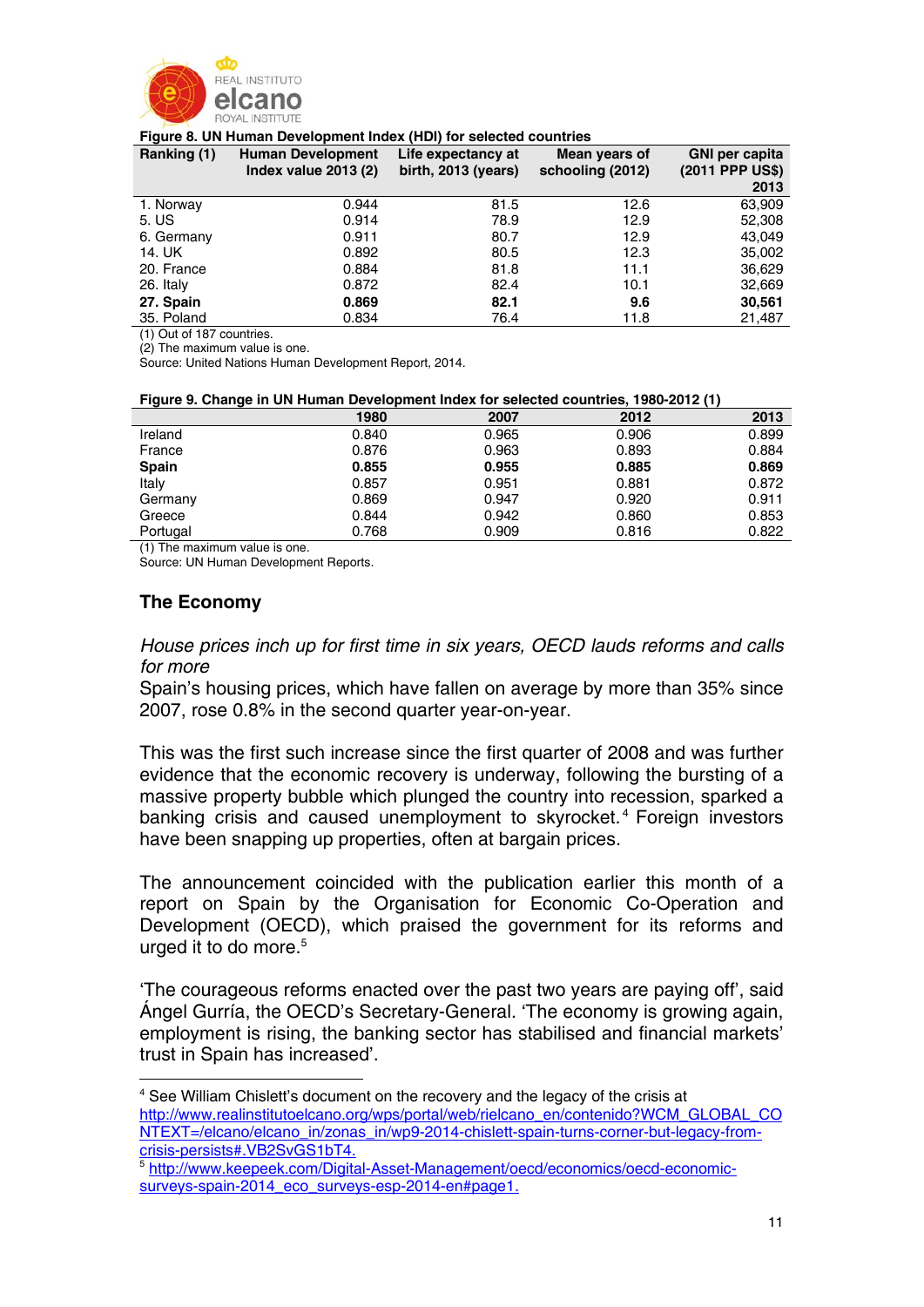

The main findings of the report are:

- Reforms have improved labour market performance even though the unemployment rate is still too high.
- Innovation, especially by business, is too low, and talent is under-utilised.
- In spite of recent competitiveness gains, barriers to entrepreneurship remain high.
- The banking sector has improved but credit is too low and firms need access to other sources of financing.

Its key recommendations are:

- Strengthen job search assistance and vocational training and improve the tax mix.
- Raise living standards by increasing innovation and enhancing skills.
- Streamline regulations and reduce barriers to start and grow firms.
- Improve insolvency procedures and promote diversified financing sources.

As regards unemployment, which stands at 24.5% (see Figure 10), according to the latest quarterly survey, and is falling very slowly the OECD recommends further reforms on top of those in 2012 which lowered severance costs for permanent contracts and give companies the upper hand, depending on their financial health, in collective wage bargaining agreements. The proposed measures are:

- Fiscal policy: cut employer social security contributions for low-skilled workers to stimulate labour demand.
- Wage bargaining options: firm and union representation requirements for collective agreements, 'opt-in' rather than opt-out to collective agreements.
- Employment protection options: converge termination costs for fixed-term and permanent contracts, further define conditions for fair dismissal.
- Housing and labour mobility: rolling periodic leases, means-tested housing benefits, simple arbitration for disputes.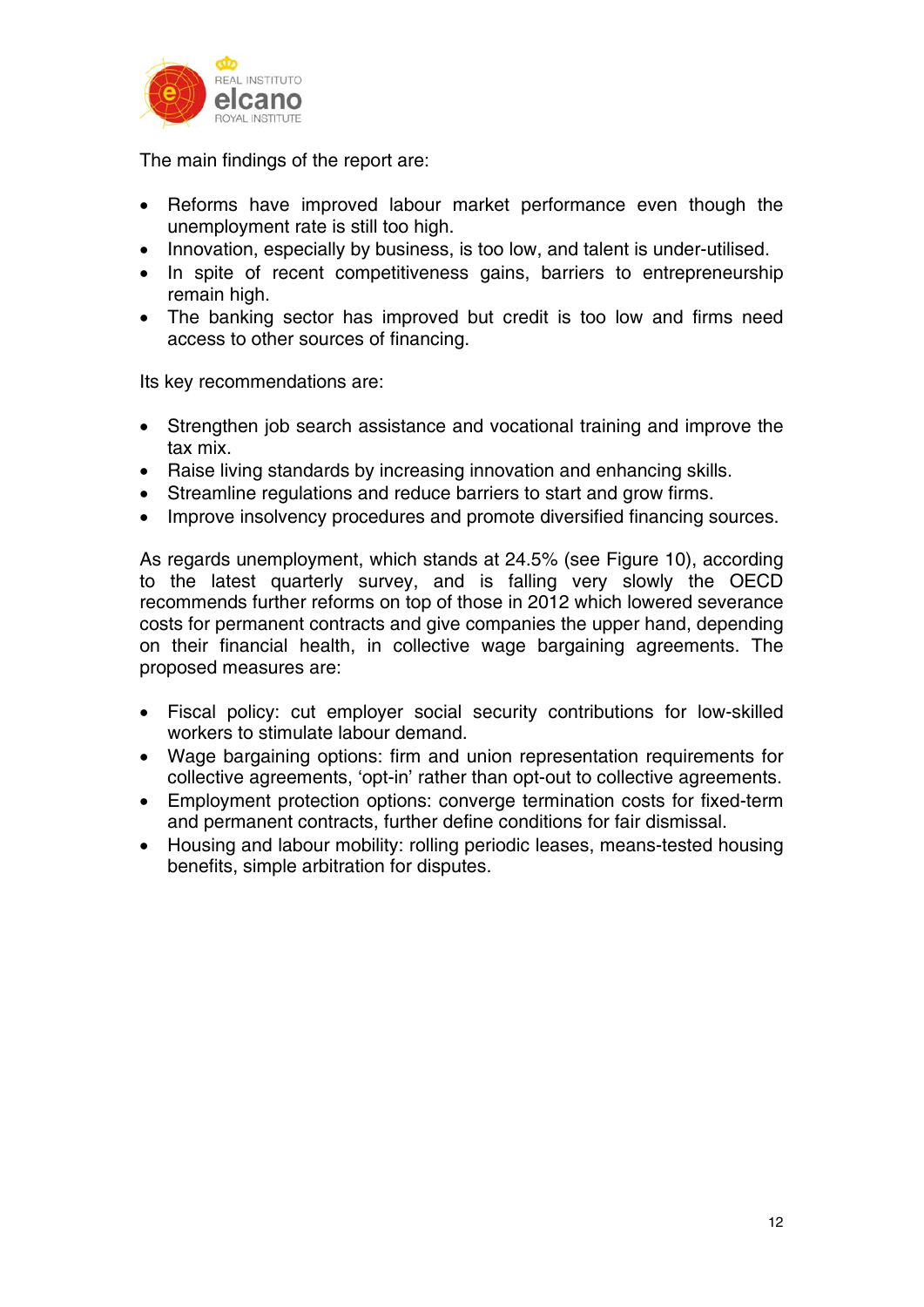

**Figure 10. Unemployment rate** 



Source: OECD (2014), OECD Economic Outlook: Statistics and Projections and OECD Employment and Labour Market Statistics (databases); and OECD Short-Term Labour Market Statistics Database http://bit.ly/1lwkP3Z

The collapse of the construction sector, with the loss of around 1.7 million jobs since 2007, pushed up the service sector's share of total employment from 68.5% in 2007 to 77.4% in 2013, the largest rise among EU countries after Ireland which also suffered a housing boom that burst and a banking crisis (see Figure 11).

|              | 2013 | 2007 |
|--------------|------|------|
| UK           | 82.9 | 80.7 |
| France       | 78.7 | 77.0 |
| <b>Spain</b> | 77.4 | 68.5 |
| Ireland      | 76.0 | 68.1 |
| Germany      | 73.8 | 72.9 |
| EU-28        | 72.5 | 69.5 |
| Italy        | 70.6 | 67.4 |
| Poland       | 57.7 | 54.5 |
| _____<br>.   |      |      |

**Figure 11. Employment in the services sector (% of total jobs), 2013 and 2007** 

Source: Eurostat.

The OECD's macroeconomic forecasts for this year and next are broadly in line with the government's and those of other international institutions (see Figure 12).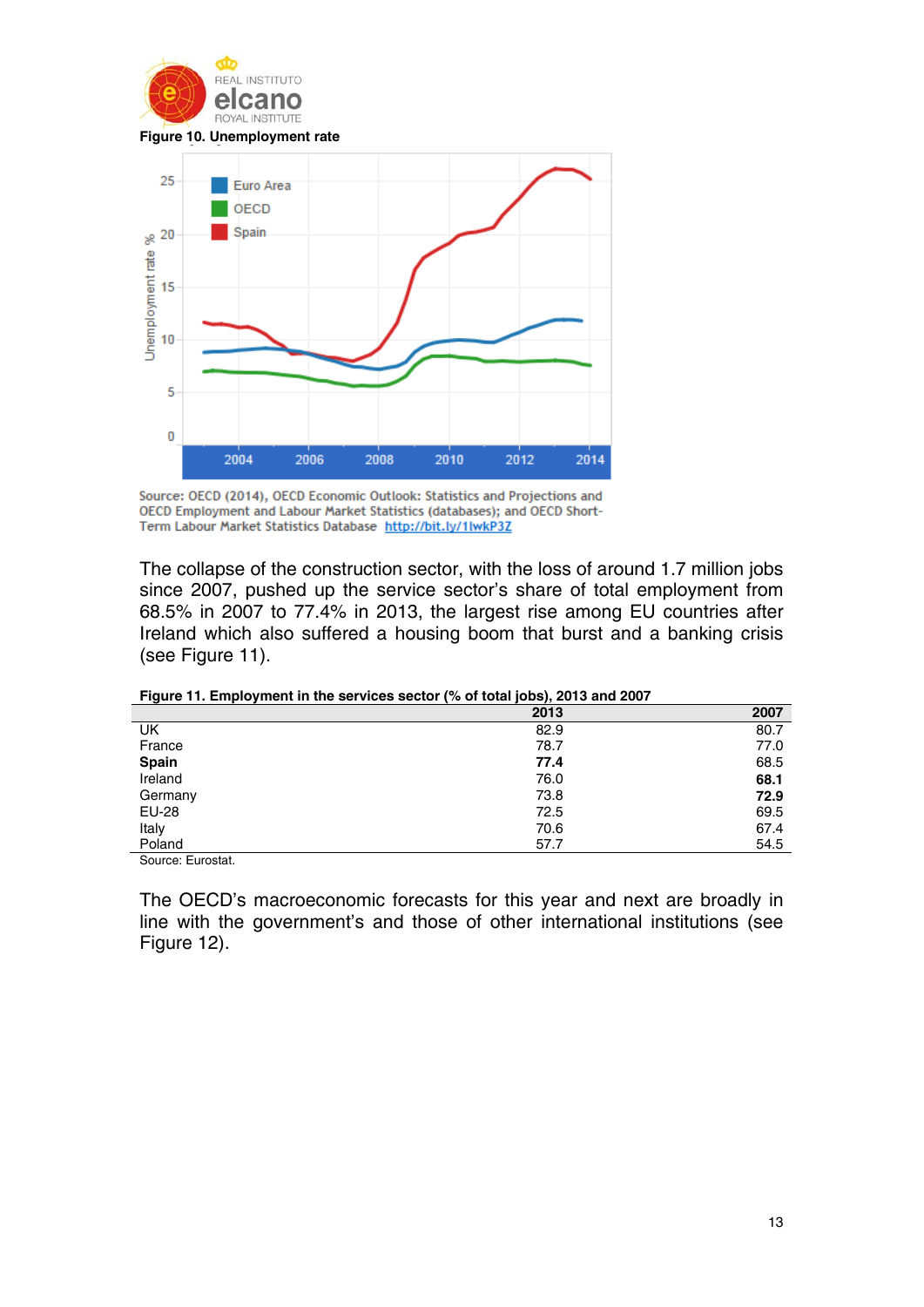

| .                           |        |       |
|-----------------------------|--------|-------|
|                             | 2014   | 2015  |
| <b>GDP</b>                  | 1.2    | 1.6   |
| Private consumption         | 2.1    | 1.8   |
| Investment                  | 0.6    | 2.9   |
| Exports                     | 3.7    | 5.9   |
| Imports                     | 4.3    | 5.2   |
| Employment                  | 0.8    | 1.1   |
| Harmonised CPI              | 0.1    | 0.5   |
| Jobless rate (%)            | 24.6   | 23.6  |
| Current account balance (1) | 0.6    | 0.7   |
| Budget deficit (1)          | $-5.5$ | -4.5  |
| Public debt (1)             | 98.4   | 101.4 |
| $(1)$ % of GDP              |        |       |

**Figure 12. OECD's forecasts for Spain 2014 and 2015 (% annual growth unless otherwise stated)** 

(1) % of GDP. Source: OECD.

Reflecting Spain's improved fundamentals and the fall in its benchmark bond yields, the Treasury launched 50-year government bonds this month, selling €1 billion of the 4% securities due on October 2064. Yields on the 10-year debt dropped to 2.08% on 27 August, the lowest since 1993 (see Figure 13).

|  | Figure 13. 10-year government bond yields (%) and spreads over Germany's bund (pp) |  |  |  |
|--|------------------------------------------------------------------------------------|--|--|--|
|  |                                                                                    |  |  |  |
|  |                                                                                    |  |  |  |

|                         | Yield 22 September (%) | <b>Spread over Germany (pp)</b> |
|-------------------------|------------------------|---------------------------------|
| Germany                 | 1.02                   |                                 |
| Greece                  | 5.90                   | $+4.88$                         |
| Ireland                 | 1.74                   | $+0.72$                         |
| Italy                   | 2.38                   | $+1.36$                         |
| Portugal                | 3.18                   | $+2.16$                         |
| <b>Spain</b>            | 2.22                   | $+1.20$                         |
| Source: ThomsonReuters. |                        |                                 |

## *Trade deficit doubles as domestic demand picks up*

The trade deficit more than doubled in the first seven months to  $\epsilon$ 13.7 billion compared to the same period of 2013, as imports rose 6.5% to €154.5 billion, reflecting stronger domestic demand, and exports of goods 1.6% to €140.8 billion.

Spain's export growth, though lower in year-on-year terms, was still higher than that of France (-1.7%), the UK (-15.1%) and the euro zone as a whole  $(+0.9\%)$ .

## *Record tourism month in August*

A record 9.1 million tourists came to Spain in August, 8.8% more than the same month of last year and the highest monthly figure ever. Close to onequarter came from the UK (23.6%), followed by France (21.8%) and Germany (14.2%). The traditional 'beach and sun' industry is driving the recovery together with exports. The number of tourists in the first eight months of the year reached 45.4 million

## **Corporate Scene**

## *CaixaBank acquires Barclays unit in Spain*

CaixaBank, Spain's third-largest lender, significantly strengthened its position in its domestic market with the acquisition for around €800 million of Barclays' ailing subsidiary.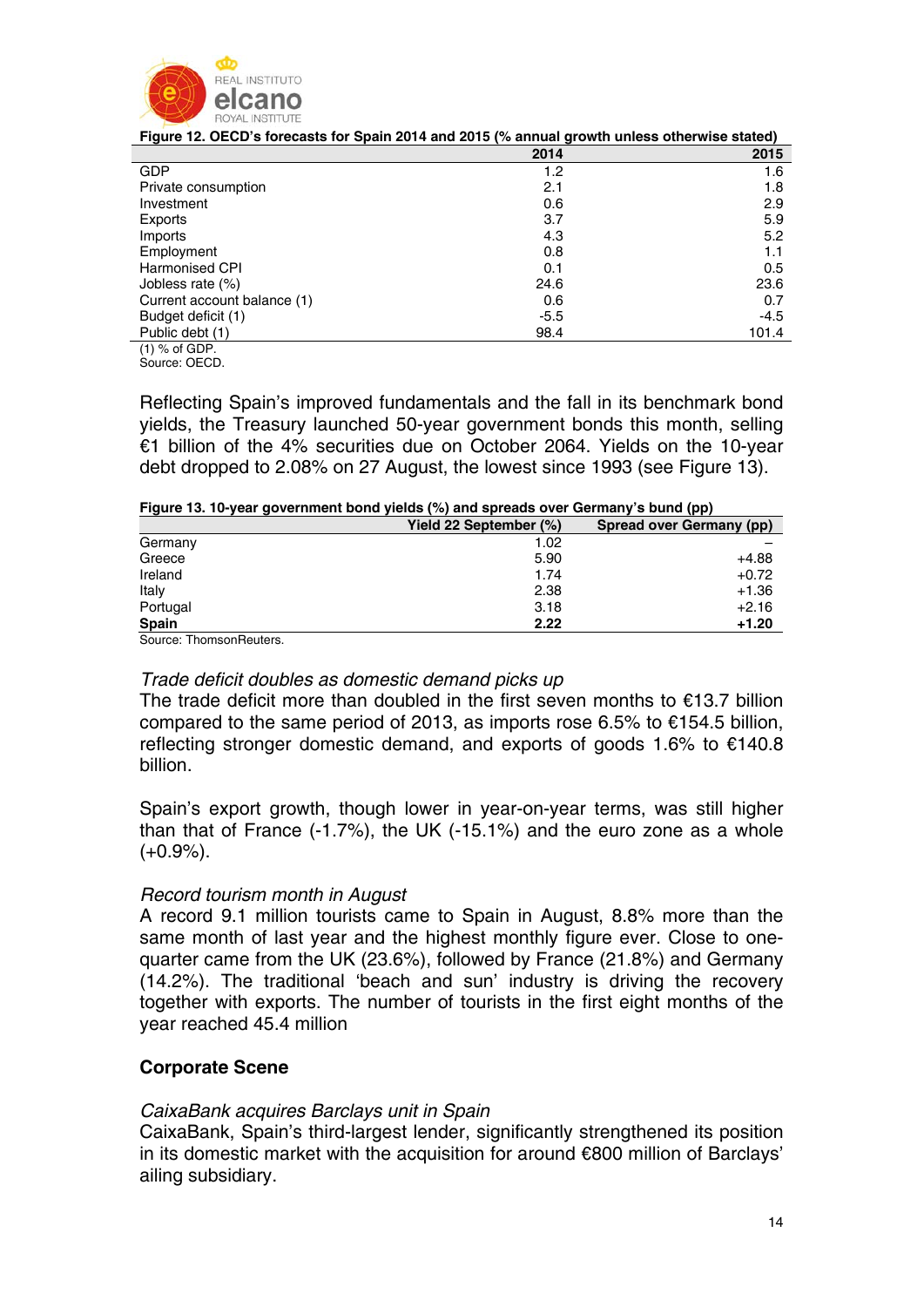

The sale marked a major step in Barclays' retreat from European retail banking business. The bank, which will keep its investment banking division and credit card operations in Spain, entered the country in 1974 when it bought the branch network of a Spanish bank. It struggled in recent years to make a profit, forcing it to close branches and cut jobs. It has 271 branches, 103 of them in Madrid.

CaixaBank bought several regional savings banks bailed out by the government after the bursting of the property bubble and lost out to BBVA when it snapped up the state-owned Catalunya Banc. It is now the retail banking leader (see Figure 14).

#### **Figure 14. Market share in Spain of the four main banks (1)**

|                                        | $%$ share |
|----------------------------------------|-----------|
| CaixaBank + Barclays                   | 23        |
| BBVA                                   | 14        |
| Bankia                                 |           |
| Santander                              | 10        |
| (1) Main hank of cliente December 2013 |           |

(1) Main bank of clients, December 2013. Source: Bank reports.

The foreign bank presence in Spain in retail business now mainly consists of Deutsche Bank as Citigroup sold most of its business to Banco Popular in June.

Caixabank is the second most exposed bank to real estate developers, with €16.7 billion of loans (9.3% of its total credit) and €14.4 billion of foreclosed properties on its books at the end of June, according to calculations made by the newspaper *El País* based on the information of 14 banks.

Despite the efforts of these banks to reduce their exposure to the real estate sector, the total amount of foreclosed properties and land increased by €6.1 billion to €90.2 billion between the end of 2013 and last June.

These assets together with doubtful and substandard loans constitute what the Bank of Spain regards as potentially problematic (ie, toxic) assets. They were only €300 million lower at the end of June at €159.3 billion (see Figure 15). Coverage of these assets was 48%.

#### **Figure 15. Banks and real estate risk (€ million and %)**

|                        | <b>Exposure to</b><br>real estate | % of total loans | <b>Potentially</b><br>problematic | % of total loans |  |  |  |
|------------------------|-----------------------------------|------------------|-----------------------------------|------------------|--|--|--|
|                        | developers                        |                  | loans(1)                          |                  |  |  |  |
| CaixaBank              | 16.732                            |                  | 24.924                            | 13.9             |  |  |  |
|                        |                                   | 9.3              |                                   |                  |  |  |  |
| <b>Banco Popular</b>   | 19.424                            | 21.6             | 28,253                            | 31.4             |  |  |  |
| <b>Banco Santander</b> | 10.997                            | 6.8              | 20,182                            | 12.4             |  |  |  |
| <b>BBVA</b>            | 2,278                             | 2.1              | 7,062                             | 6.6              |  |  |  |
| Bankia                 | 2.017                             | 1.9              | 6.431                             | 6.0              |  |  |  |
| Total banks 2013       | 101,872                           | 9.5              | 159,650                           | 14.9             |  |  |  |
| Total banks June 2014  | 92,685                            | 8.8              | 159,316                           | 15.1             |  |  |  |
|                        |                                   |                  |                                   |                  |  |  |  |

(1) Doubtful and substandard loans and foreclosed properties.

Source: El País based on banks' figures.